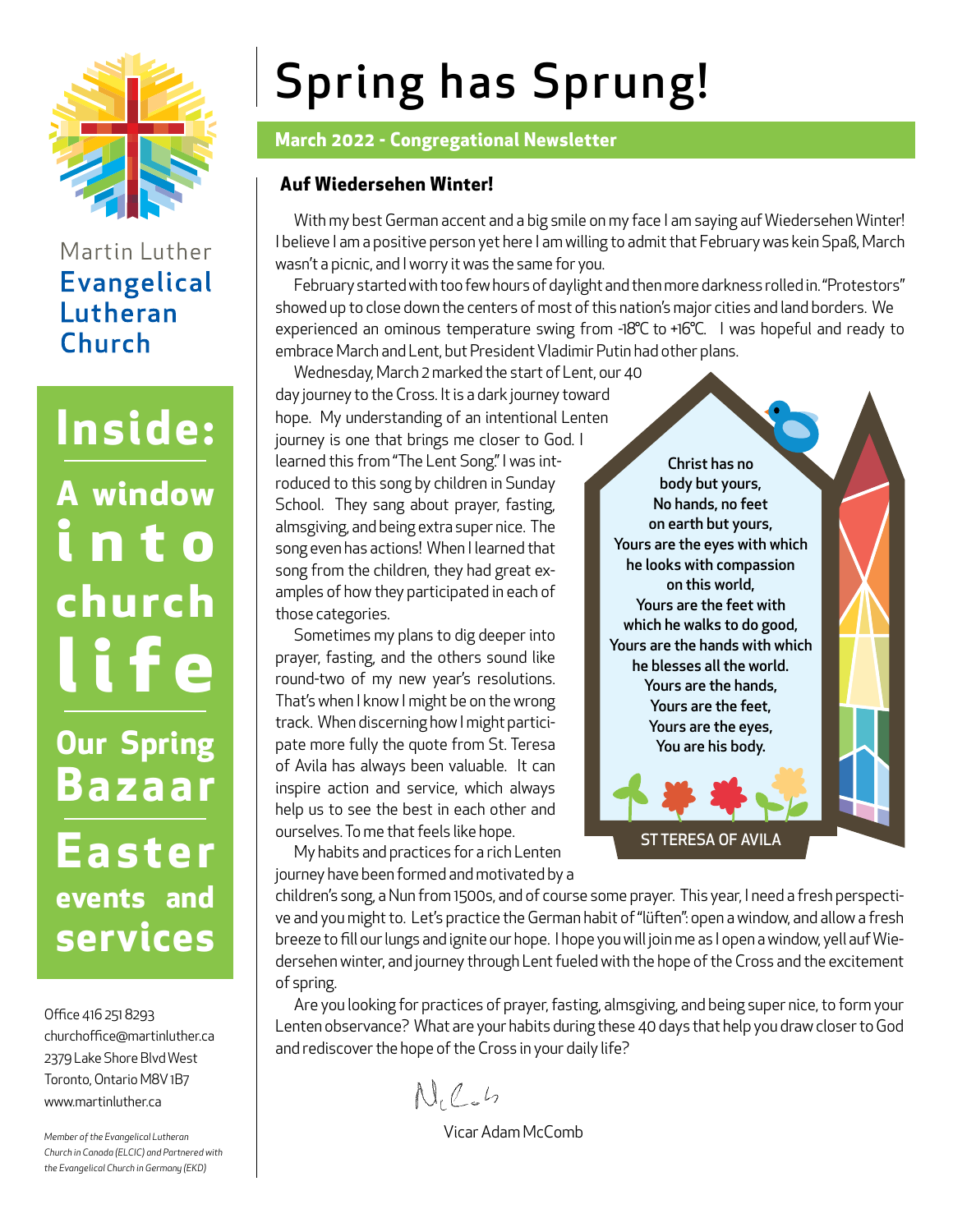# **Looking into...**

#### **The Web Team** *- Mona Frantzke*

As the web team, we're like a newspaper editorial team: MLC's own news-desk curating our window to the world: https://martinluther.ca.

We meet weekly on Zoom to review church news; liaising with ministry team, church council, group leaders, etc. We vett texts, photos and images for the website, arrange content, as well as plan future articles, known as blog posts, and social media posts. Volunteer translators help us share information in both English and German. Graphic designers make appealing visuals. We decide which articles to feature on the homepage from the "news blog". Another three front-row spots are updated weekly: the German radio devotion, the Sunday sermon on YouTube, and a third wildcard spot, for miscellaneous information or weekly activity schedules. We also regularly review our 80-page website to identify pages that need updating and/or navigation optimization. For example, we recently added our newest webpage "Bowls and Blessings" under a new navigation button called Outreach where we are keeping our related web pages (i.e. Dinner Church, Refugee Support, Bazaar, etc.). Join us if you like, for a behind-the-scenes look! Please also send feedback.

#### **The Tech Team** *- Alex & Andy Boettcher*

Since 2020, worship videos have been regularly uploaded to YouTube –with nearly 18,000 views of these videos (and the announcement videos featuring Church Council members) to date. After undergoing multiple shifts and transformations since March 2020, due to the pandemic's far-reaching impacts, we currently endeavour to provide an audio-visual live broadcast (via ZOOM or live-stream) and/or a summary edit uploaded to the web on YouTube (which also serves as an audiovisual archival record for posterity of those serving on the ministry team throughout these two tumultuous years. We invite you to come look behind the scenes with us!

#### **Bible Study with Luke** *- Pastor Annika*

6 times we met online and talked about texts from the Gospel of Luke. We also found out a lot about the author and the origins of his scripture, such as why he often is depicted with an ox. Shared was also a lot on a personal level that went far beyond favorite ice cream flavors and Olympic sports. I am grateful for interesting thoughts and questions that often became part of the sermon. I hope for a repeat soon - maybe even in person this time?

**A window into Church Life!**

#### **The Office and Ministry Team**

We used our detour to come up with new ideas in our weekly meetings, for example the prayer walk, in addition to our tried and tested online services with changing guest preachers. We also dreamed ahead for the spring and summer with thoughts of family camp and a trip. In the coming months, we would like to create spaces for encounters within the congregation and our neighborhood - adapted to the current COVID situation - because we feel that many people need them. But that also means facing the challenges that arise from this together. For example, with emergency training for our volunteers to equip them for their tasks while also accompanying them pastorally.

#### **The Building Project and Altar Art Steering Committees** *- Sonja Schweiger*

The Building Project stormed full steam ahead into 2022 with a property survey and a closer look at how space is shared with the Child Care. We hope to get engineers on site to investigate the building conditions in April to move forward with the design and costing.

The Altar Art Committee got off to an equally strong start with 6 dedicated and enthusiastic members (with arts backrgounds). Stay tuned for an update by both committees at the AGM!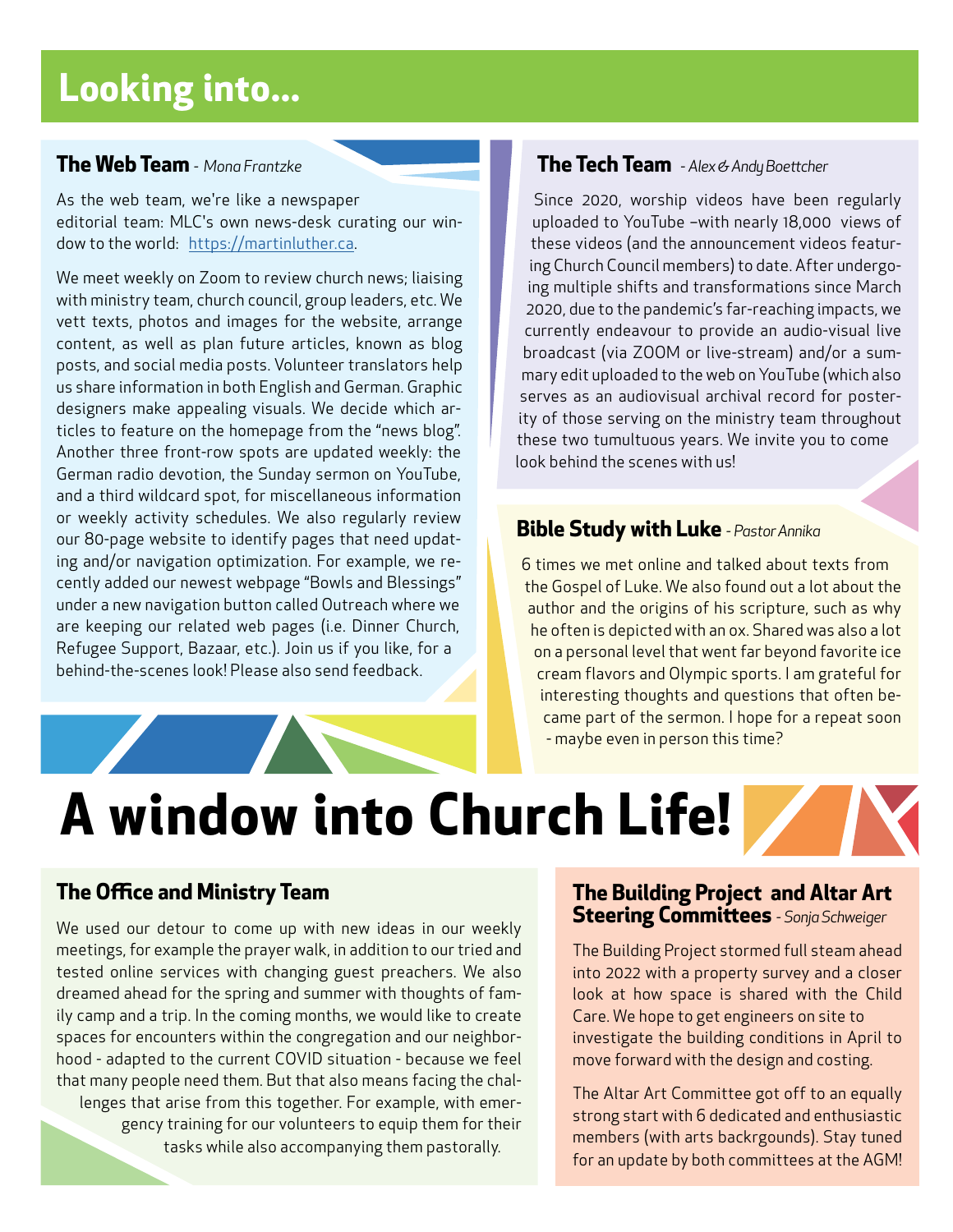## **Church Council**

8 council members, meeting almost weekly online in times of crisis, were tasked with steering the MLC ship through uncharted waters over the last 2 years. With resourcefulness, resilience, and elbow grease they tackled the big questions that faced our church: how do we keep our congregation safe? How do we find a new Pastor? How do we weather changes in donation patterns? How do we continue to preserve our traditions? How do we minister to a community in great need? At times it was difficult, even painful, to choose the safest option, at other times, rising to the challenge came with pleasant surprises in the form of fun online annoucements, more accessible virtual meetings, or fulfilling outdoor ministry. A huge thank you to everyone who volunteered their time to the council and to all those who met their hard work and leadership with grace and patience. Do you feel called to join the Church Council and help shape the future of MLC? Contact the office and be sure to be at the AGM!

#### **Our newest Intern: Nefeli**

Hello everyone! My Name is Nefeli. I'm 22 years old and I'm from a small town in northern Bavaria called Obermichelbach. Currently, I'm studying



theology in Erlangen in my fifth Year, which means that my studies are coming to an end. When I was starting to look around for my field placement I really wanted to go to Canada. From the moment

**Confirmation** *- Vicar Adam*

What do 2 kilos of cheese, 29 apples, 47 COVID tests, 14 scoops of Ed's Real Scoop ice cream, and 4 sleepless Saturday nights (for Pastor Annika and Vicar Adam) all have in common? That's a great question! I would suggest you ask our hopeful confirmands or "Konfis". Pentecost Sunday is June 5, 2022 and that means another great Confirmation service. Pastor Annika, the Konfis, and I have been spending one weekend a month in an intensive "immersion" style confirmation bootcamp. We are discussing all of our favorite topics to figure out how we can each participate in deepening our relationship with God and how to live it through the church. Our Konfis are finding themselves in our great story and learning how to tell it, and thats what its all about! Keep up the great work Konfis!

I saw your website, I knew I wanted to work with you. The logo of your church just seemed so alive! I started looking around and was amazed by the things you do and the people you presented, and I was sure I wanted to be a part of your journey for a few weeks. I would be happy to assist you in any way you need and I look forward to seeing how a German-Canadian community works and believes. I'm hoping that you want to be a part of my journey for a few weeks as well!

Blessings, Nefeli

# **Looking out on...**

#### **The Food Bank** *- Bob Sharkey*

I would like to express the deep appreciation of Wesley Mimico United Church for the strong support of Martin Luther Evangelical Lutheran Church for the food programs of WMUC. The Community Luncheon remains suspended due to Covid-19 but the Food Bank and Christmas basket and grocery card programs continue. We appreciate use of the Food Bank room and the donations in kind. At Christmas we delivered food and \$30 grocery cards (1 per adult) to about 40 needy families in the Mimico community. Each week we deliver food and \$10 grocery cards. Each month we deliver to about 35 families. Please extend our thanks to the congregation for their support over the past 8 years.



Martin Luther Church Day Nursery is Martin Luther Child Care! New signs around the building announce this name change and make us more visible to the community, in line with our strategic vision.



**Bowls & Blessings**

We continue to feed and

greet the community with soup and baked goods on Tuesdays, Wednesdays, and Fridays from 12-1pm in front of the church. Volunteers and visitors are very welcome!